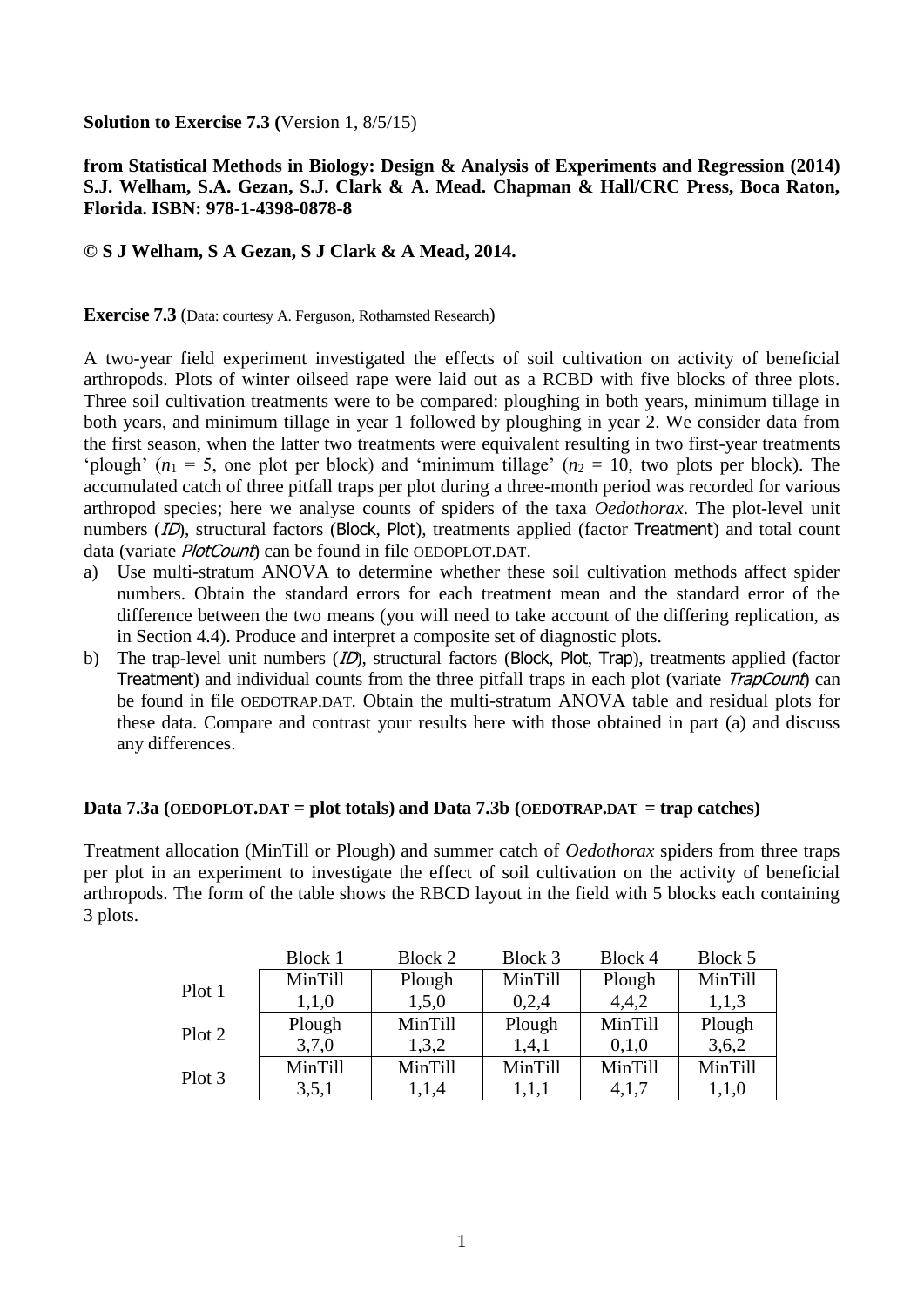## **Solution 7.3**

a) A model for the total plot catches takes the standard form for a RCBD and can be written in symbolic form (using the obvious factor names) as

| Response variable:     | PlotCount                     |
|------------------------|-------------------------------|
| Explanatory component: | $\lceil 1 \rceil$ + Treatment |
| Structural component:  | Block / Plot                  |

However, after one year there are only two treatments present, with unequal replication, so the structure does not conform to a standard RCBD as described in Chapter 7. Minor modifications to the formulae given in Section 7.3 are required, and these are implemented automatically by statistical software. If we label the observations  $y_{ij}$  by the block (index *i*=1...5) and treatment at the end of the trial (index *j*=1,2,3 with 1=plough, 2 = min till in both years and  $3 = \min$  till then plough), then the block effects and the block sum of squares, BlkSS, can be calculated exactly as stated in Sections 7.2 and 7.3. The effect of the ploughing in year 1 is calculated as the deviation between the sample mean of the plough treatment and the overall mean, as usual, and the effect of minimum tillage in year 1 is calculated as the deviation of the pooled sample mean of the two minimum tillage treatments from the overall mean, as

$$
\hat{\tau}_2 = \frac{1}{2} (\overline{y}_{\bullet 2} + \overline{y}_{\bullet 3}) - \overline{y} .
$$

The treatment SS accumulates the squares of the estimates over all of the units (as in Section 7.3, page 135). Since there are 5 units with plough treatment (with estimate  $\tau_1$ ) and 10 with min till in year 1 (with estimate  $\tau_2$ ), this becomes

$$
TrtSS = 5\hat{\tau}_1^2 + 10\hat{\tau}_2^2.
$$

With only 2 treatments, the treatment SS has only 1 df. The remainder of the table is calculated in the usual manner. The multi-stratum ANOVA table is shown in Table S7.3.1. The observed significance level for the treatment variance ratio is  $P = 0.118$  and so we cannot reject the null hypothesis, indicating that there is no evidence in this experiment of any difference between the two treatments in population mean number of spiders per plot.

| Source of variation       | df | Sum of<br>squares | Mean<br>square | Variance<br>ratio | P     |
|---------------------------|----|-------------------|----------------|-------------------|-------|
| <b>Block stratum</b>      |    |                   |                |                   |       |
| Residual                  | 4  | 12.67             | 3.17           | 0.245             | 0.905 |
| <b>Block.Plot stratum</b> |    |                   |                |                   |       |
| Treatment                 |    | 38.53             | 38.53          | 2.986             | 0.118 |
| Residual                  | 9  | 116.13            | 12.90          |                   |       |
| Total                     | 14 | 167.33            |                |                   |       |

**Table S7.3.1** Multi-stratum ANOVA table for total plot catches of *Oedothorax* spiders from the soil cultivation experiment.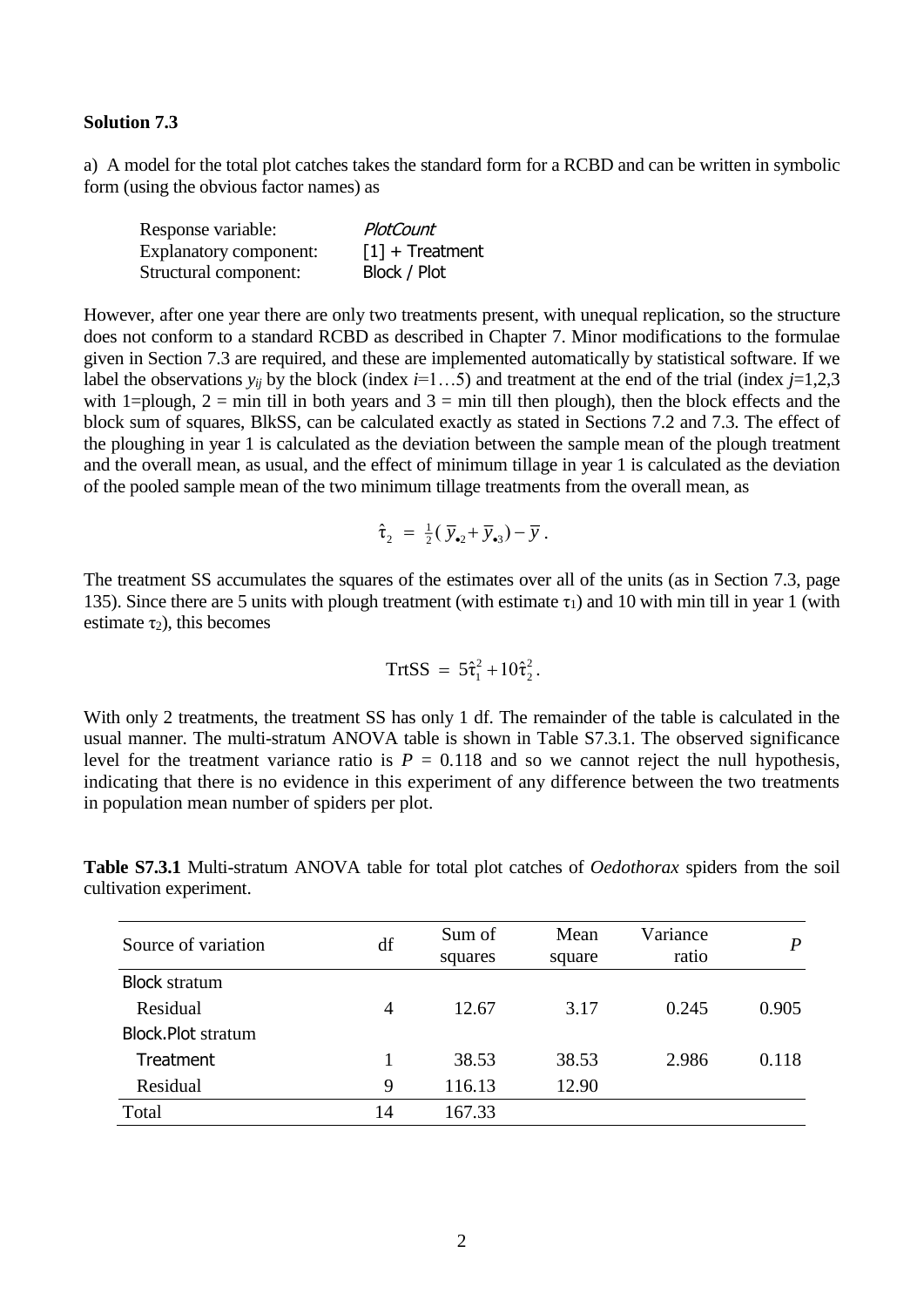The treatment sample means are 8.6 and 5.2 spiders per plot for the 'Plough' and 'MinTill' treatments, respectively, with an overall mean of 6.3 spiders per plot. As the replication is unequal here the two predicted treatment means have different precision, and hence different standard errors. The standard error of the difference in population means must also take account of the replication ( $n_1 = 5$ ,  $n_2 = 10$ ). We can use the same formulae presented in Section 4.4 for the CRD and calculate

Plough: SEM<sub>1</sub> = 
$$
\sqrt{\frac{s^2}{n_1}} = \sqrt{\frac{12.90}{5}} = 1.606
$$

\nMinTill: SEM<sub>2</sub> = 
$$
\sqrt{\frac{s^2}{n_2}} = \sqrt{\frac{12.90}{10}} = 1.136,
$$

\nSED = 
$$
\sqrt{s^2 \left(\frac{1}{n_1} + \frac{1}{n_2}\right)} = \sqrt{12.90 \left(\frac{1}{5} + \frac{1}{10}\right)} = 1.968.
$$

The df associated with these SE and the SED are the ResDF from the ANOVA table, here 9 df.

 $1 \quad \cdot \cdot \cdot 2$ 

*n n*

A composite set of residual plots based on standardized residuals are shown in Figure S7.3.1. These show no strong systematic pattern and are reasonably consistent with the patterns expected from normally-distributed data, given the small number of observations. The range of counts is small (1–12) and there is no evidence of variance heterogeneity across this range.

 $s^{-}$  $\left(\frac{-}{n_{0}}+\frac{1}{n_{0}}\right)$  =  $\sqrt{12.90}$  $\left(\frac{-}{5}+\frac{1}{10}\right)$ 



**Figure S7.3.1.** Composite set of residual plots using standardized residuals from ANOVA of total plot catches from the soil cultivation experiment.

In conclusion, there is no evidence of any difference in the population mean total plot catch of *Oedothorax* spiders from the two soil cultivation treatments implemented in year 1 ( $F_{1,9} = 2.99$ , *P* = 0.118), with a predicted population mean of 6.3 spiders caught per plot.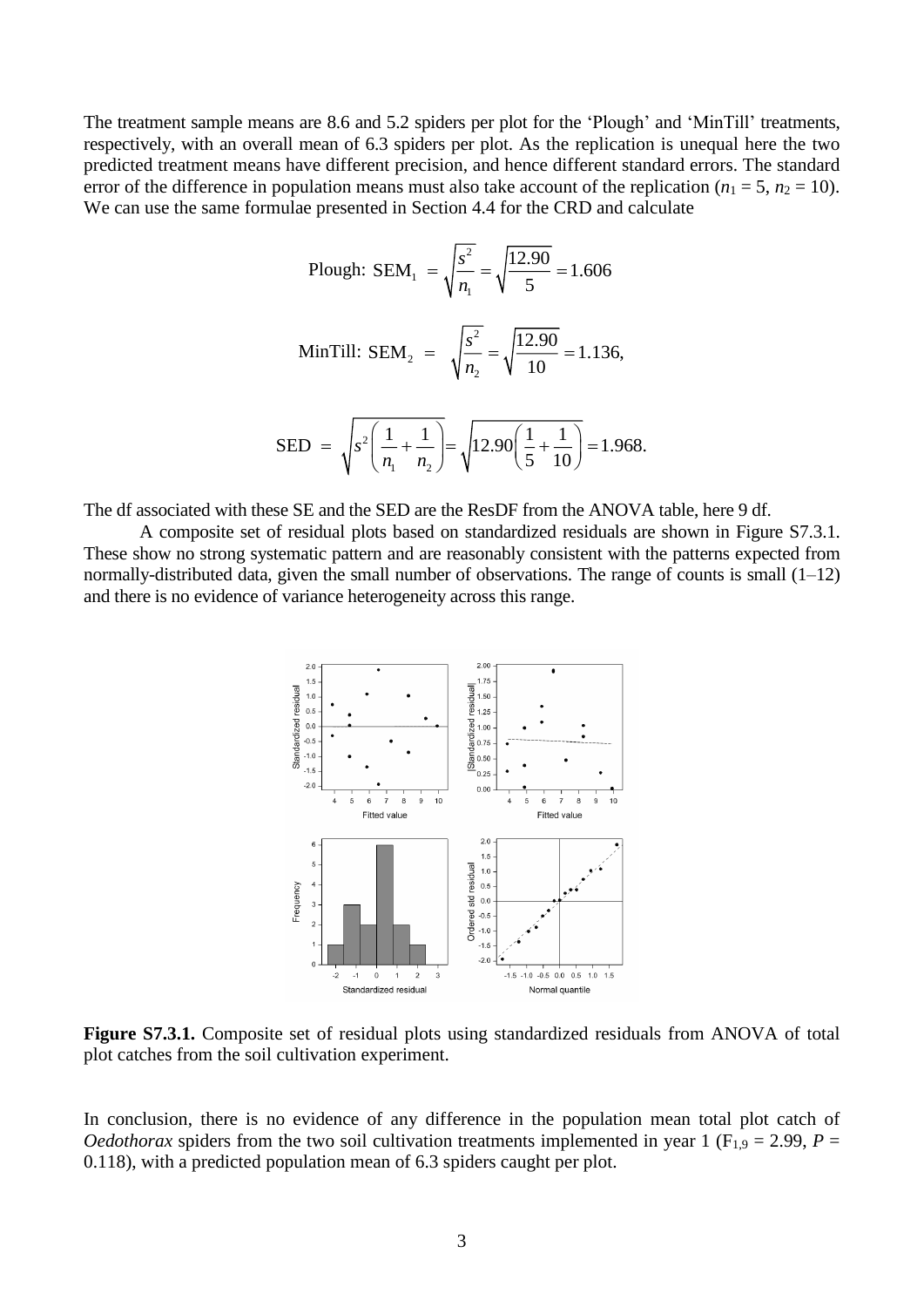b) A model for the individual trap catches can be written in symbolic form as

| Response variable:            | TrapCount                     |
|-------------------------------|-------------------------------|
| <b>Explanatory component:</b> | $\lceil 1 \rceil$ + Treatment |
| Structural component:         | Block / Plot / Trap           |

Here, the structural component recognises that traps were nested within plots which in turn were nested in blocks, there being no relationship between traps with the same label in different plots (or between plots with the same label in different blocks). In this case, the traps are pseudo-replicates with respect to the tillage treatments. Plots are the experimental unit for the tillage treatments, and so evaluation of the tillage treatments should be made against plot-to-plot variability, i.e. in the Block.Plot stratum.

The multi-stratum ANOVA table for the individual trap catches is given in Table S7.3.2. Variation in the lowest stratum (Block.Plot.Trap) arises from differences between trap catches within the same plot. The treatment effects are estimated in the Block.Plot stratum and the variance ratios for the Block and Treatment terms are the same as those in Table S7.3.1. The conclusions of this analysis with respect to the treatments would thus be unchanged, as we would hope. However, residual plots (shown in Figure S7.3.2) now clearly suggest variance heterogeneity, and that the trap catch data does not conform to the assumptions underlying the analysis. There are several possible reasons for this apparent discrepancy between trap and plot scales. First, the scale of trap catch values is (obviously) smaller (0-7) than plot totals (1-12), with many counts of zero and one, and it is at this lower end of the range that variance heterogeneity in counts is often most marked. This is also apparent in the fitted values plot. Second, there are 45 trap catches as opposed to just 15 plot totals, so it may be easier to detect variance heterogeneity in this larger sample, i.e. it may be present but undetected in the smaller sample. Third, the act of creating plot totals may smooth over some spatial heterogeneity that is present between individual traps within plots; this may be an example of the tendency of means (or, equivalently, totals with equal numbers of contributing elements) to approximate a normal distribution. We might decide to retain our analysis of plot totals (and this would be legitimate), but we cannot proceed with analysis of individual trap catches without accounting for variance heterogeneity. Alternative approaches would include use of a log transformation with an offset (which we leave as a further exercise for the reader) or the assumption of a Poisson distribution for the counts using a GLM (see Chapter 18). In the latter case, the presence of pseudo-replication complicates the procedure so analysis of plot totals may again be a better option.

| Source of variation       | df             | Sum of<br>squares | Mean<br>square | Variance<br>ratio | P     |
|---------------------------|----------------|-------------------|----------------|-------------------|-------|
| <b>Block stratum</b>      |                |                   |                |                   |       |
| Residual                  | $\overline{4}$ | 4.22              | 1.06           | 0.245             | 0.905 |
| <b>Block.Plot stratum</b> |                |                   |                |                   |       |
| Treatment                 |                | 12.84             | 12.84          | 2.986             | 0.118 |
| Residual                  | 9              | 38.71             | 4.30           | 1.257             | 0.300 |
| Block.Plot.Trap stratum   |                |                   |                |                   |       |
| Residual                  | 30             | 102.67            | 3.42           |                   |       |
| Total                     | 44             | 158.44            |                |                   |       |

**Table S7.3.2** Multi-stratum ANOVA table for individual trap catches of *Oedothorax* spiders from the soil cultivation experiment.